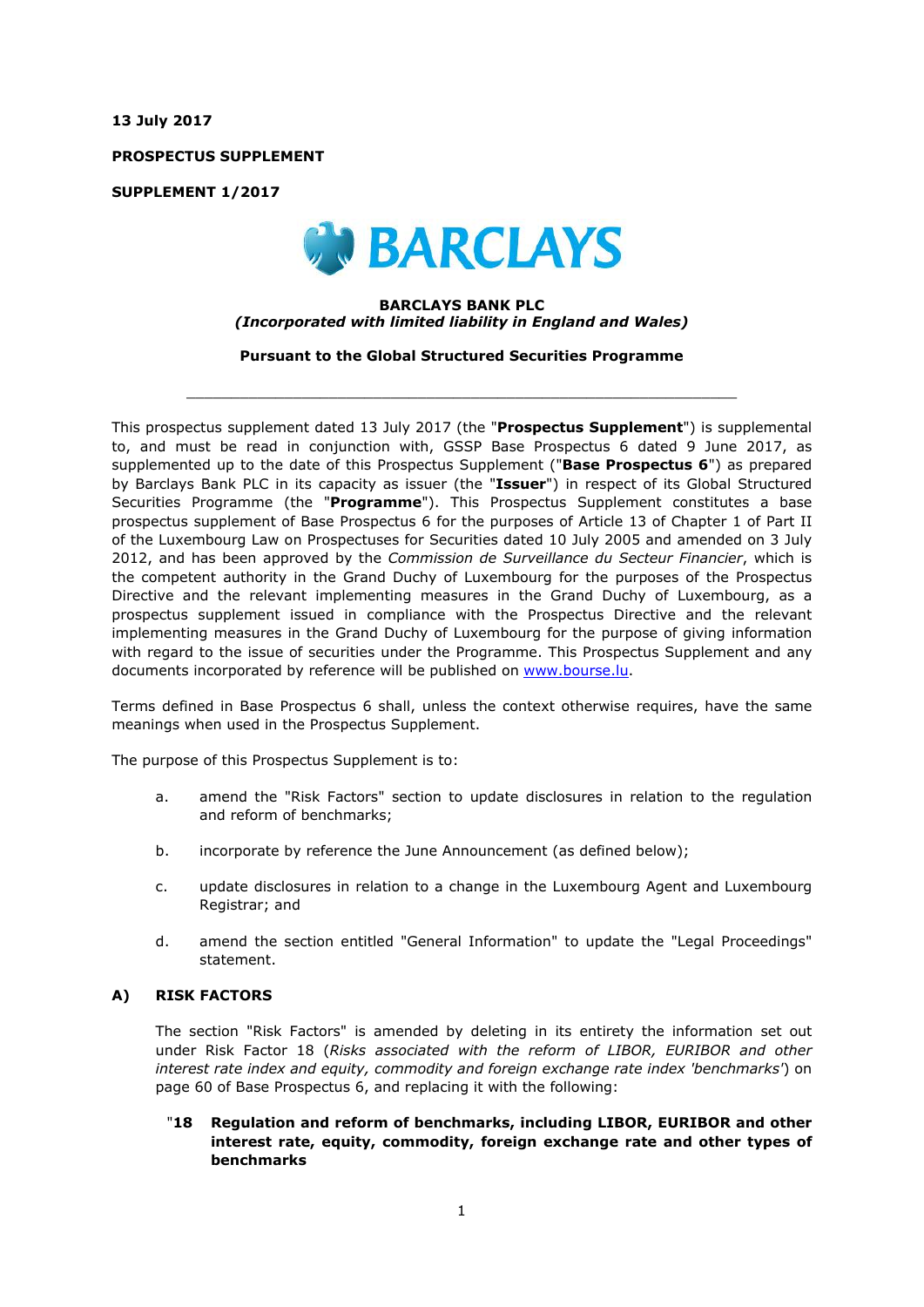The London Interbank Offered Rate ("**LIBOR**"), the Euro Interbank Offered Rate ("**EURIBOR**") and other interest rate, equity, commodity, foreign exchange rate and other types of rates and indices which are deemed to be 'benchmarks' are the subject of ongoing national and international regulatory reform. Following any such reforms, benchmarks may perform differently than in the past or disappear entirely, or there could be other consequences which cannot be predicted. Any such consequence could have a material adverse effect on any Warrants linked to such a benchmark.

Key regulatory proposals and initiatives in this area include (amongst others) IOSCO's Principles for Financial Market Benchmarks, published in July 2013 (the "**IOSCO Benchmark Principles**") and the EU Regulation on indices used as benchmarks in financial instruments and financial contracts or to measure the performance of investment funds (the "**Benchmark Regulation**").

The IOSCO Benchmark Principles aim to create an overarching framework of principles for benchmarks to be used in financial markets, specifically covering governance and accountability as well as the quality and transparency of benchmark design and methodologies. Subsequent implementation reviews have found that widespread efforts are being made to implement the IOSCO Benchmark Principles by the majority of administrators surveyed. However, the reviews also note that, as the 'benchmarks industry' is in a state of flux, IOSCO may need to take further steps in the future - although it is not yet clear what these steps might be.

The Benchmark Regulation entered into force in June 2016 and becomes fully applicable in the EU on 1 January 2018 (save that certain provisions, including those related to 'critical benchmarks', took effect as at 30 June 2016), subject to certain transitional provisions. The Benchmark Regulation applies to 'contributors' to, 'administrators' of, and 'users' of benchmarks in the EU. When fully applicable (from 1 January 2018), it will, among other things, (a) require EU benchmark administrators to be authorised or registered and to comply with requirements relating to the administration of benchmarks, (b) prohibit the use in the EU of benchmarks provided by EU administrators which are not authorised or registered in accordance with the Benchmark Regulation, and (c) prohibit the use in the EU of benchmarks provided by non-EU administrators which are not (i) authorised or registered and subject to supervision in a jurisdiction in respect of which an 'equivalence' decision has been adopted in accordance with the Benchmark Regulation, or (ii) where such equivalence decision is pending, 'recognised' by the competent authorities of the applicable EU Member State(s). An exception to this is that a benchmark provided by a non-EU administrator can itself be endorsed for use in the EU by an EU authorised or registered administrator or an EU-based supervised entity, following authorisation of the endorsement by the relevant competent authority.

The scope of the Benchmark Regulation is wide and, in addition to so-called 'critical benchmark' indices such as EURIBOR, will, when fully applicable, apply to many other interest rate indices, as well as equity, commodity and foreign exchange rate indices and other indices. This will include 'proprietary' indices or strategies where these are used to (i) determine the amount payable under, or the value of, certain financial instruments (including securities or OTC derivatives listed on an EU regulated market, EU multilateral trading facility, EU organised trading facility or traded via a systematic internaliser), (ii) determine the amount payable under certain financial contracts, or (iii) measure the performance of an investment fund. The requirements of the Benchmark Regulation vary depending on the category of benchmark in question. In particular, a lighter touch regime applies to benchmarks which are not interest rate or commodity benchmarks where the total average value of financial instruments, financial contracts or investment funds referencing the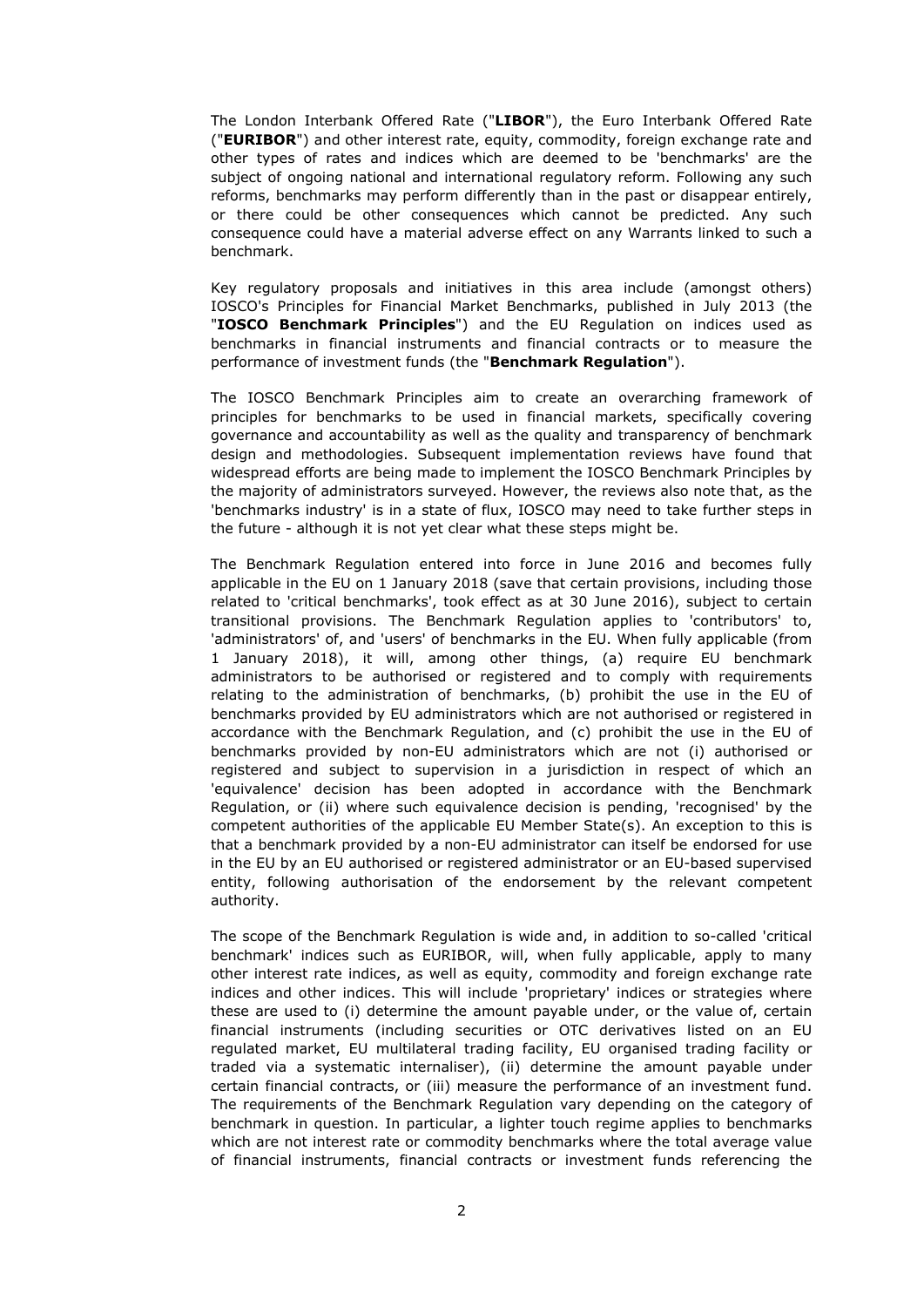benchmark over a period of six months is less than €50 billion (subject to further conditions).

The Benchmark Regulation could have a material impact on Warrants linked to a benchmark rate or index. For example:

- a rate or index which is a benchmark could be prohibited from being used in the EU if (subject to applicable transitional provisions) its administrator is (i) based in the EU and does not obtain authorisation or registration, or (ii) based in a non-EU jurisdiction which does not satisfy the 'equivalence' conditions and is not 'recognised' pending an equivalence decision. In such event, depending on the particular benchmark and the applicable terms of the Warrants, the Warrants could be de-listed, adjusted, redeemed prior to maturity or otherwise impacted; and
- the methodology or other terms of the benchmark could be changed in order to comply with the terms of the Benchmark Regulation, and such changes could reduce or increase the rate or level or affect the volatility of the published rate or level, and could lead to adjustments to the terms of the Warrants, including the Determination Agent determination of the rate or level in its discretion.

Ongoing international and/or national reform initiatives and the increased regulatory scrutiny of benchmarks generally could increase the costs and risks of administering or otherwise participating in the setting of a benchmark and complying with any applicable regulations or requirements. Such factors may discourage market participants from continuing to administer or contribute to benchmarks, trigger changes in the rules or methodologies used in respect of benchmarks, and/or lead to the disappearance of benchmarks. This could result in (i) adjustments to the terms and conditions and/or early redemption provisions and/or provisions relating to discretionary valuation by the Determination Agent, (ii) delisting, and/or (iii) other consequences for Warrants linked to any such benchmarks. Any such consequence could have a material adverse effect on the value of and return on any such Warrants<sup>"</sup>

## **B) INFORMATION INCORPORATED BY REFERENCE**

The section "Information Incorporated by Reference" on pages 68 to 71 of Base Prospectus 6 shall be updated by:

- i) adding the announcement of Barclays PLC and the Issuer as filed with the SEC on Form 6-K on 20 June 2017 in respect of the Barclays PLC Serious Fraud Office ("**SFO**") charges (the "**June Announcement**") to the list of source documents in paragraph 1 (*Source documents*).
- ii) adding the following page references in respect of the June Announcement to the cross-reference lists in paragraph 2 (*Information incorporated by reference*):

#### *From the June Announcement*

Exhibit 99.1 – Barclays PLC announcement 'SFO charges Barclays regarding matters which arose in the context of Barclays' capital raisings in 2008' Page 1

#### **C) FORM OF FINAL TERMS**

In the section "Form of Final Terms", the words "The Bank of New York Mellon (Luxembourg) S.A." shall be deleted from item 34 (*Registrar*) and item 37 (*Transfer Agent*) on page 188 of